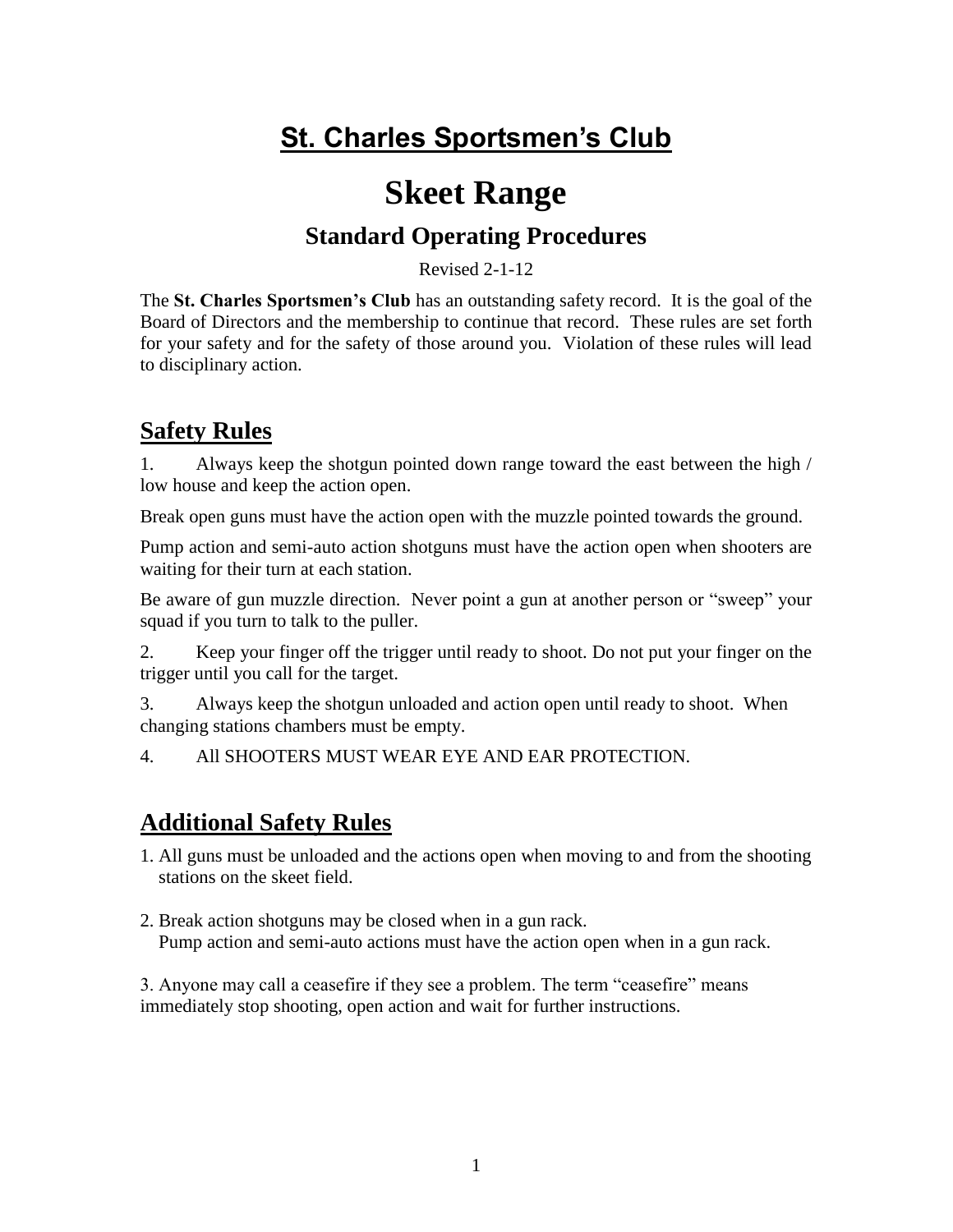4. Spectators must not interfere with or distract the shooters and pullers. Conversations among spectators must be held far enough away from shooters to avoid interference with their concentration and so the pullers may hear the shooter's signal accurately. It is recommended spectators wear eye and ear protection.

5. Shooting at the ground is STRICTLY PROHIBITED.

6. A maximum of 2 shells may be loaded in the shotgun. At station eight (8) only one (1) shell may be loaded for the shot from the high house and one shot from the low house.

7. ABSOLUTELY NO ALCOHOLIC BEVERAGES OR DRUGS OF ANY KIND ARE ALLOWED ON THE RANGE.

8. NO ONE UNDER THE INFLUENCE OF ALCOHOL OR DRUGS IS ALLOWED ON THE RANGE.

9. ALL SHOOTERS MUST FOLLOW DIRECTIONS GIVEN BY THE RANGE SAFETY OFFICER (RSO). NO ONE MAY QUESTION THE AUTHORITY OF THE RANGE SAFETY OFFICER (RSO). THE AUTHORITY OF THE RSO IS ABSOLUTE. PROTESTS MAY BE MADE TO THE ST. CHARLES SPORTSMEN'S CLUB SKEET CHAIRMAN OR THE BOARD OF DIRECTORS

10. Please report any violations to the SCSC Skeet Chairman, a Board member or Range Safety Officer (RSO).

Anyone found in violation of rule seven (7), eight (8), or nine (9) will be asked to leave the range. If the request to leave the range is not obeyed, contact the Club Manager or a Board Member to resolve the problem. If necessary, law enforcement may be called for assistance and membership in the St. Charles Sportsmen's Club may be suspended.

11. All members should monitor other shooters and politely correct any unsafe behavior.

# **General Range rules**

- 1. The use of the range is for Full members, their immediate family or guests.
- 2. The Skeet range is open 7 days a week from 9:00 am to 10 p.m.

3. The range will be closed on the "Club Quiet Days," which are typically Easter Sunday and Christmas Day. Check the Club calendar for updates.